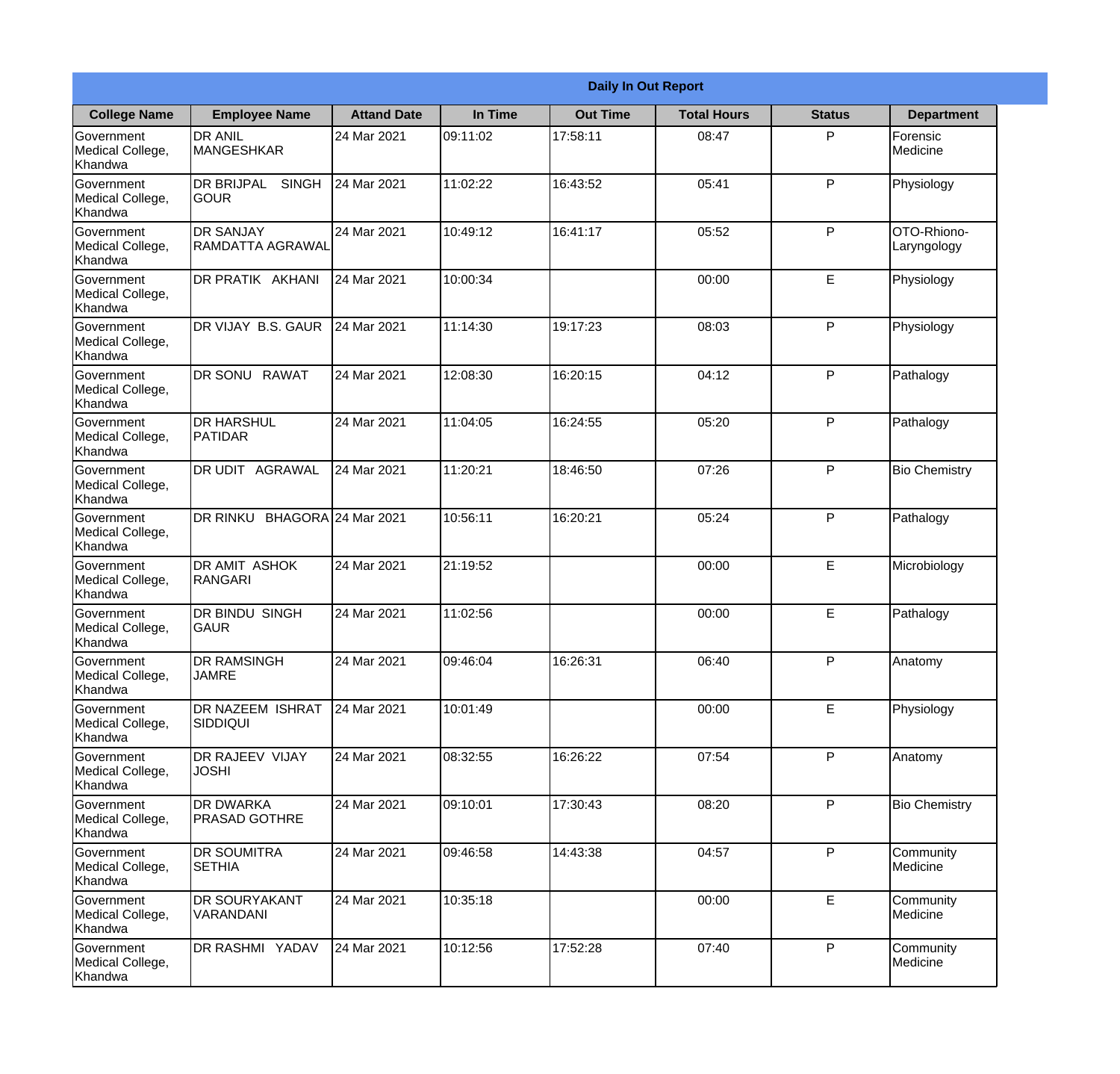| <b>Designation</b>                  | <b>Category</b>      |
|-------------------------------------|----------------------|
| Assistant Professor   Para Clinical |                      |
| Demonstrator/Tutor   Non Clinical   |                      |
| Professor                           | Clinical             |
| Assistant Professor   Non Clinical  |                      |
| Associate Professor Non Clinical    |                      |
| Demonstrator/Tutor   Para Clinical  |                      |
| Assistant Professor   Para Clinical |                      |
| Associate Professor Non Clinical    |                      |
| Assistant Professor   Para Clinical |                      |
| Professor                           | Para Clinical        |
| Associate Professor Para Clinical   |                      |
| Demonstrator/Tutor   Non Clinical   |                      |
| Professor                           | <b>Non Clinical</b>  |
| Assistant Professor   Non Clinical  |                      |
| Demonstrator/Tutor   Non Clinical   |                      |
| <b>Assistant Professor</b>          | Para Clinical        |
| Demonstrator/Tutor                  | <b>Para Clinical</b> |
| <b>Assistant Professor</b>          | Para Clinical        |

## **Daily In Out Report**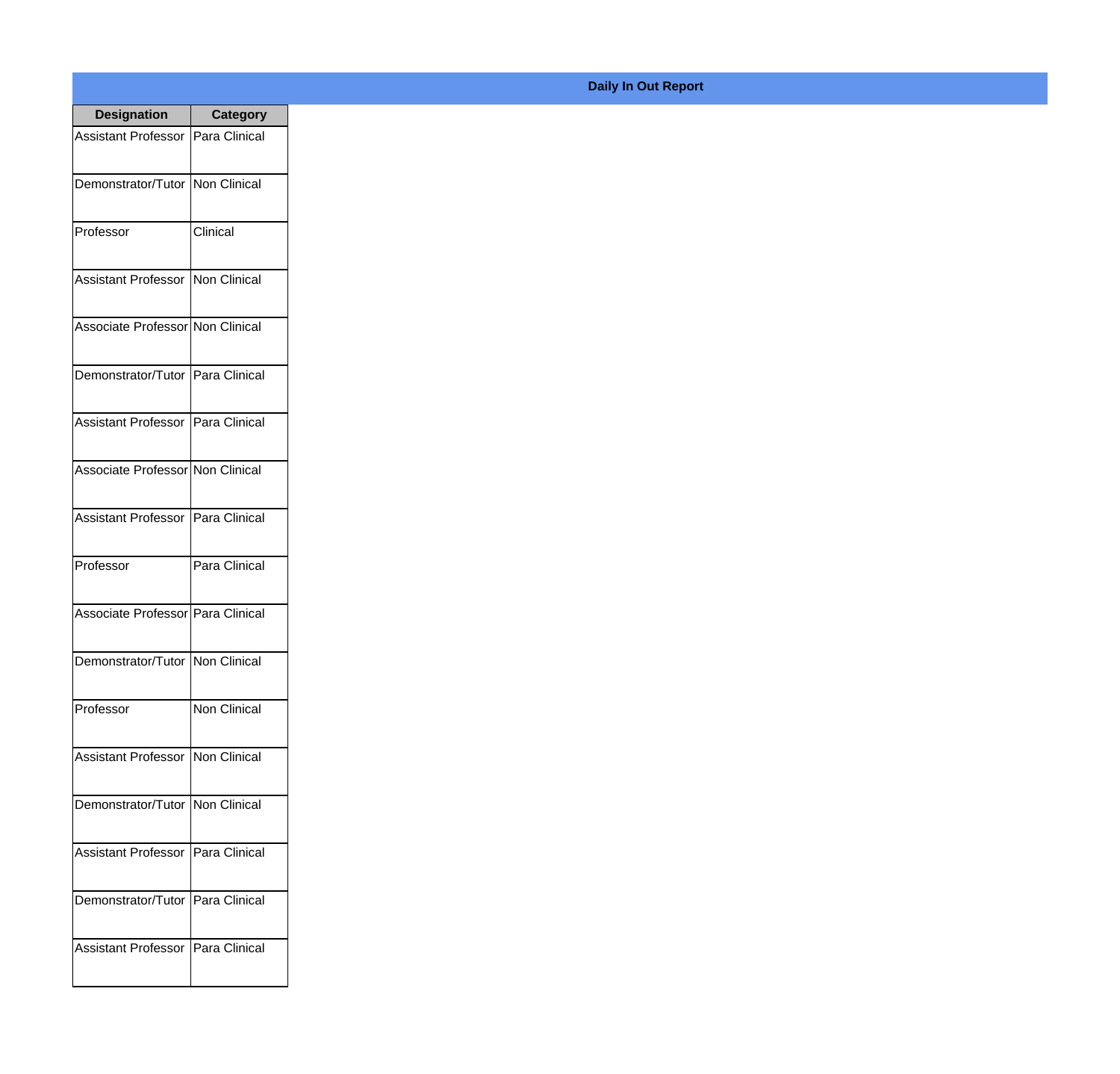|                                                  |                                                |             |          |          | <b>Daily In Out Report</b> |              |                                           |
|--------------------------------------------------|------------------------------------------------|-------------|----------|----------|----------------------------|--------------|-------------------------------------------|
| <b>Government</b><br>Medical College,<br>Khandwa | DR LEENA PARIHAR                               | 24 Mar 2021 | 11:23:26 |          | 00:00                      | E            | Community<br>Medicine                     |
| <b>Government</b><br>Medical College,<br>Khandwa | <b>MR PIYUSH KUMAR</b><br><b>MISHRA</b>        | 24 Mar 2021 | 10:38:09 | 18:05:22 | 07:27                      | $\mathsf{P}$ | Community<br>Medicine                     |
| <b>Government</b><br>Medical College,<br>Khandwa | DR SACHIN PARMAR 24 Mar 2021                   |             | 10:51:52 | 18:55:52 | 08:04                      | P            | Community<br>Medicine                     |
| <b>Government</b><br>Medical College,<br>Khandwa | DR PRAMILA VERMA 24 Mar 2021                   |             | 12:37:57 |          | 00:00                      | E            | Paediatrics                               |
| Government<br>Medical College,<br>Khandwa        | <b>DR DURGESH</b><br><b>SONARE</b>             | 24 Mar 2021 | 10:36:41 |          | 00:00                      | E            | Dermatology, Ven<br>ereology &<br>Leprosy |
| <b>Government</b><br>Medical College,<br>Khandwa | <b>DR MANOJ BALKE</b>                          | 24 Mar 2021 | 09:41:08 | 19:20:01 | 09:39                      | P            | Ophthalmology                             |
| <b>Government</b><br>Medical College,<br>Khandwa | <b>DR GARIMA</b><br>AGRAWAL VARSHNEY           | 24 Mar 2021 | 11:27:34 |          | 00:00                      | E            | Paediatrics                               |
| Government<br>Medical College,<br>Khandwa        | <b>DR PRIYA KAPOOR</b><br><b>KAPOOR</b>        | 24 Mar 2021 | 09:39:00 | 16:34:09 | 06:55                      | P            | Pathalogy                                 |
| <b>Government</b><br>Medical College,<br>Khandwa | <b>DR SAPNA</b><br><b>MAHESHRAM</b>            | 24 Mar 2021 | 10:14:27 | 16:50:29 | 06:36                      | $\mathsf{P}$ | Community<br>Medicine                     |
| <b>Government</b><br>Medical College,<br>Khandwa | <b>DR RAJENDRA</b><br><b>SINGH MANDLOI</b>     | 24 Mar 2021 | 10:22:26 |          | 00:00                      | E            | <b>Bio Chemistry</b>                      |
| Government<br>Medical College,<br>Khandwa        | <b>DR SEEMA</b><br><b>SUDHAKARRAO</b><br>SUTAY | 24 Mar 2021 | 09:47:40 |          | 00:00                      | E            | Forensic<br>Medicine                      |
| Government<br>Medical College,<br>Khandwa        | <b>DR RAKESH SINGH</b><br><b>HAZARI</b>        | 24 Mar 2021 | 16:40:34 |          | 00:00                      | E            | Pathalogy                                 |
| Government<br>Medical College,<br>Khandwa        | <b>DR NISHA</b><br><b>KAITHWAS</b>             | 24 Mar 2021 | 10:27:00 | 13:38:29 | 03:11                      | P            | Psychiatry                                |
| Government<br>Medical College,<br>Khandwa        | <b>DR ANANT</b><br>TUKARAM PAWAR               | 24 Mar 2021 | 10:44:00 | 18:55:34 | 08:11                      | P            | Community<br>Medicine                     |
| Government<br>Medical College,<br>Khandwa        | DR SHAIKH M.KHALIQ 24 Mar 2021                 |             | 14:03:48 |          | 00:00                      | E            | <b>Bio Chemistry</b>                      |
| Government<br>Medical College,<br>Khandwa        | <b>DR RAJU</b>                                 | 24 Mar 2021 | 09:02:58 | 19:16:52 | 10:14                      | P            | Forensic<br>Medicine                      |
| Government<br>Medical College,<br>Khandwa        | <b>DR MAHENDRA</b><br>PANWAR                   | 24 Mar 2021 | 09:11:41 |          | 00:00                      | E            | Orthopaedics                              |
| Government<br>Medical College,<br>Khandwa        | <b>DR SITARAM</b><br><b>SOLANKI</b>            | 24 Mar 2021 | 08:15:04 | 16:40:01 | 08:25                      | $\mathsf{P}$ | Forensic<br>Medicine                      |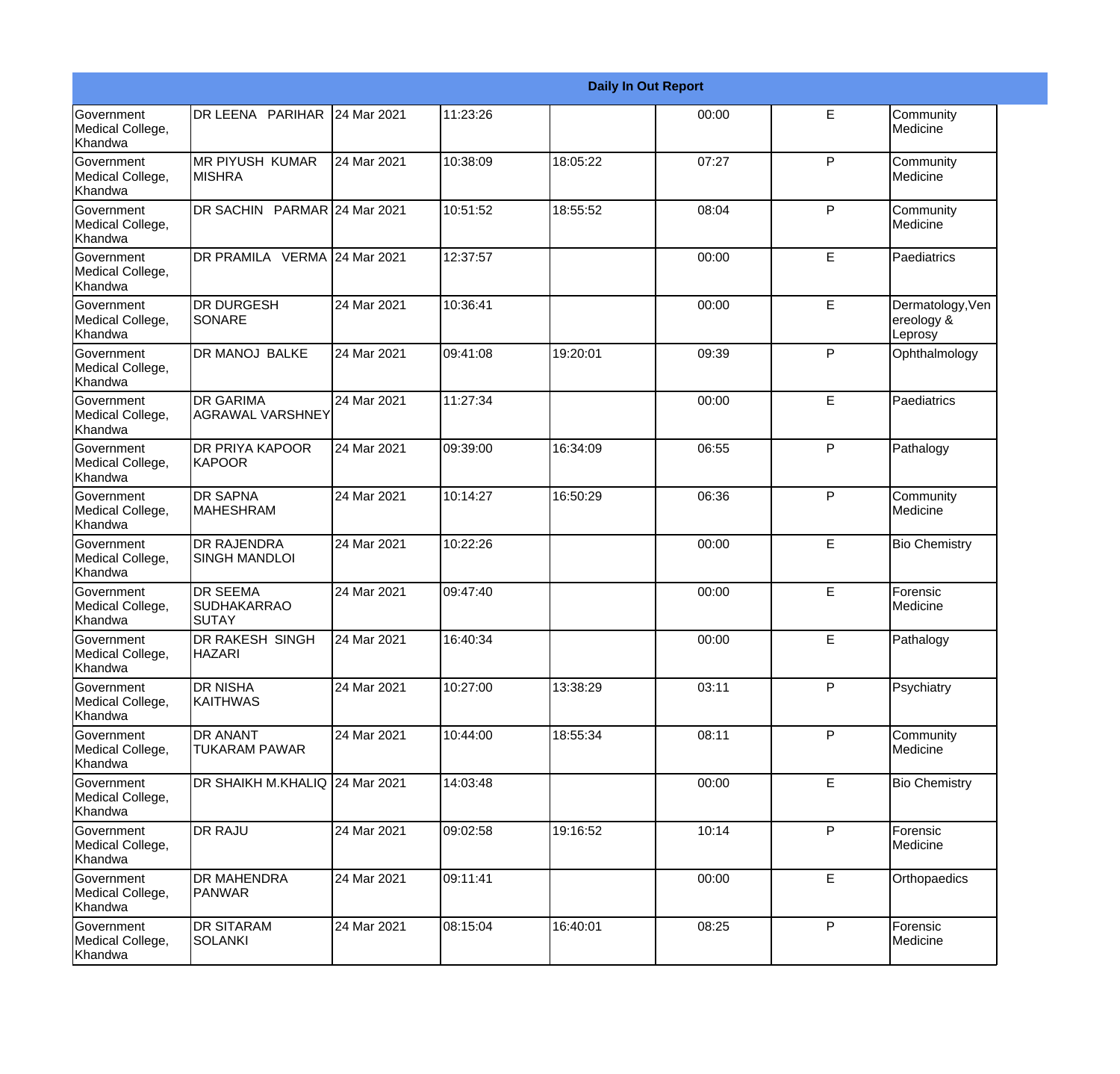| Assistant Professor   Para Clinical |
|-------------------------------------|
| Para Clinical                       |
|                                     |
| Assistant Professor Para Clinical   |
| Clinical                            |
| Assistant Professor Clinical        |
| Assistant Professor Clinical        |
| Associate Professor Clinical        |
| Demonstrator/Tutor Para Clinical    |
| Associate Professor Para Clinical   |
|                                     |
| Demonstrator/Tutor Non Clinical     |
| Para Clinical                       |
| Para Clinical                       |
| Assistant Professor Clinical        |
| Para Clinical                       |
| Non Clinical                        |
|                                     |
| Demonstrator/Tutor Para Clinical    |
| Assistant Professor Clinical        |
| Demonstrator/Tutor Para Clinical    |
|                                     |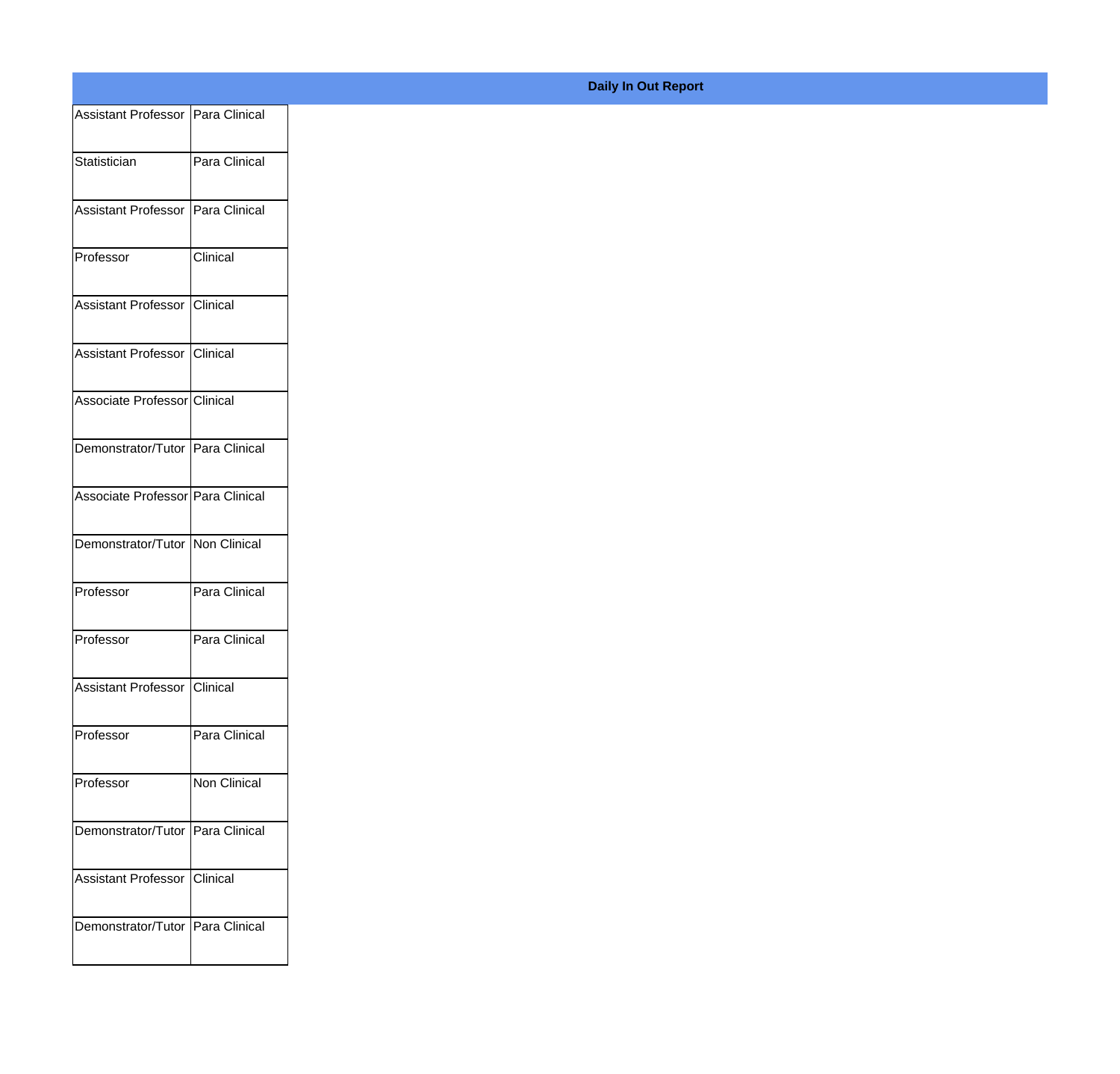|                                           |                                                   |             |          | <b>Daily In Out Report</b> |       |           |                             |
|-------------------------------------------|---------------------------------------------------|-------------|----------|----------------------------|-------|-----------|-----------------------------|
| Government<br>Medical College,<br>Khandwa | <b>DR RANJEET</b><br><b>BADOLE</b>                | 24 Mar 2021 | 15:18:37 | 18:06:58                   | 02:48 | P         | <b>General Medicine</b>     |
| Government<br>Medical College,<br>Khandwa | <b>DR ASHOK</b><br><b>BHAUSAHEB NAJAN</b>         | 24 Mar 2021 | 09:34:03 |                            | 00:00 | E         | Forensic<br>Medicine        |
| Government<br>Medical College,<br>Khandwa | <b>DR NITESHKUMAR</b><br>KISHORILAL<br>RATHORE    | 24 Mar 2021 | 10:19:08 |                            | 00:00 | E         | Pharmacology                |
| Government<br>Medical College,<br>Khandwa | <b>DR PRIYESH</b><br>MARSKOLE                     | 24 Mar 2021 | 10:18:11 | 17:41:51                   | 07:23 | ${\sf P}$ | Community<br>Medicine       |
| Government<br>Medical College,<br>Khandwa | <b>DR SANGEETA</b><br><b>CHINCHOLE</b>            | 24 Mar 2021 | 10:52:10 |                            | 00:00 | E         | Physiology                  |
| Government<br>Medical College,<br>Khandwa | DR NEERAJ KUMAR                                   | 24 Mar 2021 | 09:47:47 | 18:06:06                   | 08:19 | P         | Dentisry                    |
| Government<br>Medical College,<br>Khandwa | DR SUNIL BAJOLIYA                                 | 24 Mar 2021 | 13:29:48 | 17:36:43                   | 04:07 | P         | OTO-Rhiono-<br>Laryngology  |
| Government<br>Medical College,<br>Khandwa | <b>DR NISHA MANDLOI</b><br>PANWAR                 | 24 Mar 2021 | 08:06:00 | 16:21:50                   | 08:15 | P         | Obstetrics &<br>Gynaecology |
| Government<br>Medical College,<br>Khandwa | <b>DR MUKTESHWARI</b><br><b>GUPTA</b>             | 24 Mar 2021 | 11:34:01 | 17:28:53                   | 05:54 | P         | Pharmacology                |
| Government<br>Medical College,<br>Khandwa | <b>DR PURTI AGARWAL</b><br><b>SAINI</b>           | 24 Mar 2021 | 10:45:33 | 16:13:26                   | 05:28 | P         | Pathalogy                   |
| Government<br>Medical College,<br>Khandwa | DR YASHPAL RAY                                    | 24 Mar 2021 | 11:44:49 |                            | 00:00 | E         | Anatomy                     |
| Government<br>Medical College,<br>Khandwa | <b>DR VISHAL</b><br><b>KUMAR</b><br><b>THAKRE</b> | 24 Mar 2021 | 10:20:56 | 17:57:44                   | 07:37 | P         | Physiology                  |
| Government<br>Medical College,<br>Khandwa | RENU<br><b>WAGHMARE</b>                           | 24 Mar 2021 | 11:22:37 | 18:22:06                   | 07:00 | P         | Community<br>Medicine       |